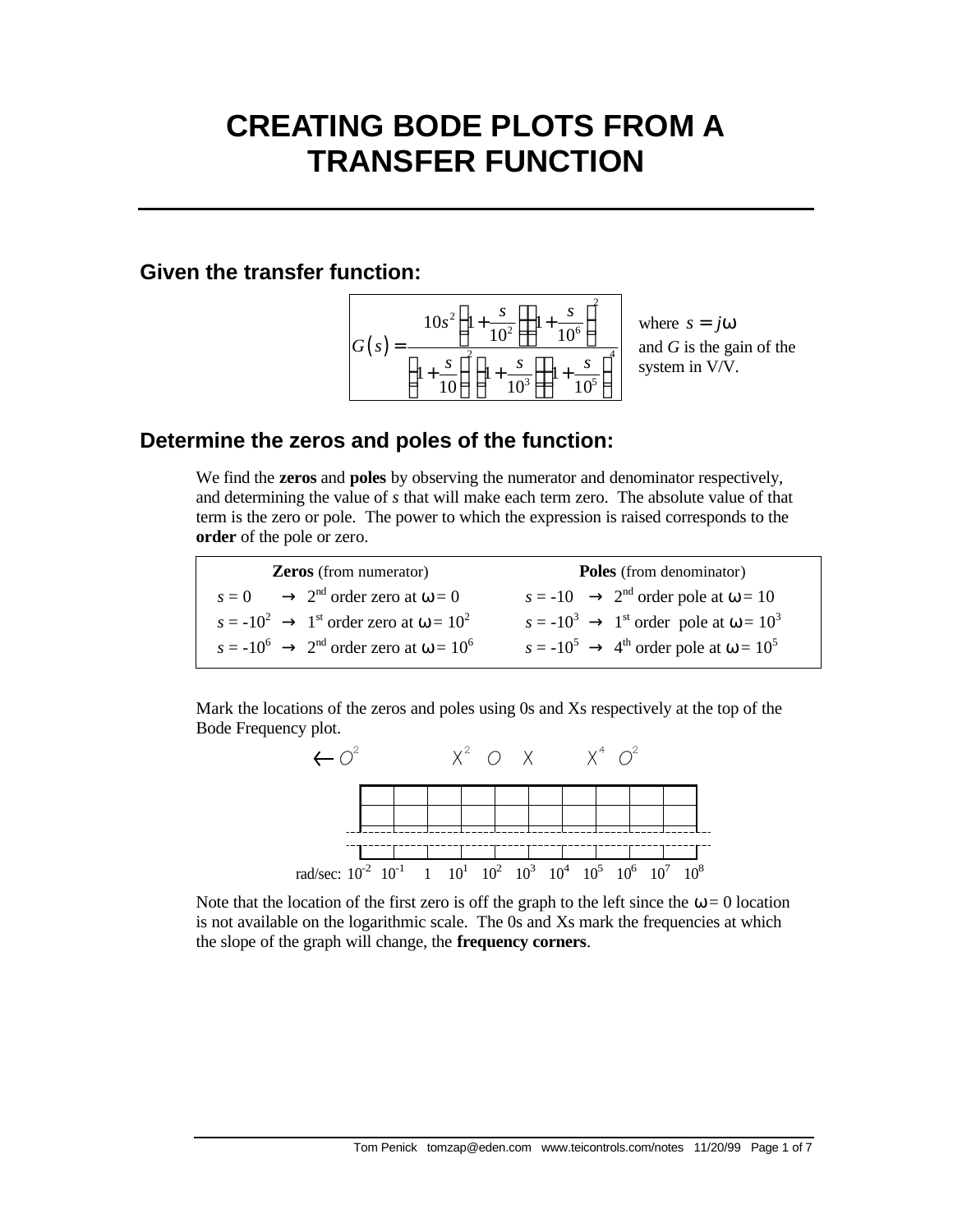### **Determining the slope of the Bode Amplitude Plot:**

The order value of each zero and pole indicates the change in slope in multiples of 20 dB/decade. For example, an order of 2 means there is will be change in slope of 40 dB/decade at the frequency of the zero or pole. The slope is increased at zeros and reduced at poles.

Beginning at the left of the graph, mark the top of each decade column with up or down arrows indicating the slope at that decade. Each arrow stands for 20 dB/decade of slope. In this case, since there is a  $2^{nd}$  order zero at  $\omega = 0$ , which is off the graph to the left, we begin by marking the first decade with two up arrows.



# **Determining the slope of the Bode Phase Plot:**

On the Bode Phase Plot, again use up and down arrows to mark the slope of the graph. This time, each arrow represents a 45°/decade slope for each order of zero or pole. Zeros cause an upward slope and poles cause a downward slope. Each pole or zero exerts an influence over one decade on either side of the pole or zero frequency. For example, a  $2<sup>nd</sup>$  order pole causes a 90 $\degree$ /decade downward slope that extends from one decade below to one decade above the pole frequency. This would be indicated on the graph by two downward arrows on each side of the pole frequency. Some decades will have both up and down arrows. These will be summed, with the result that some arrows will cancel each other.

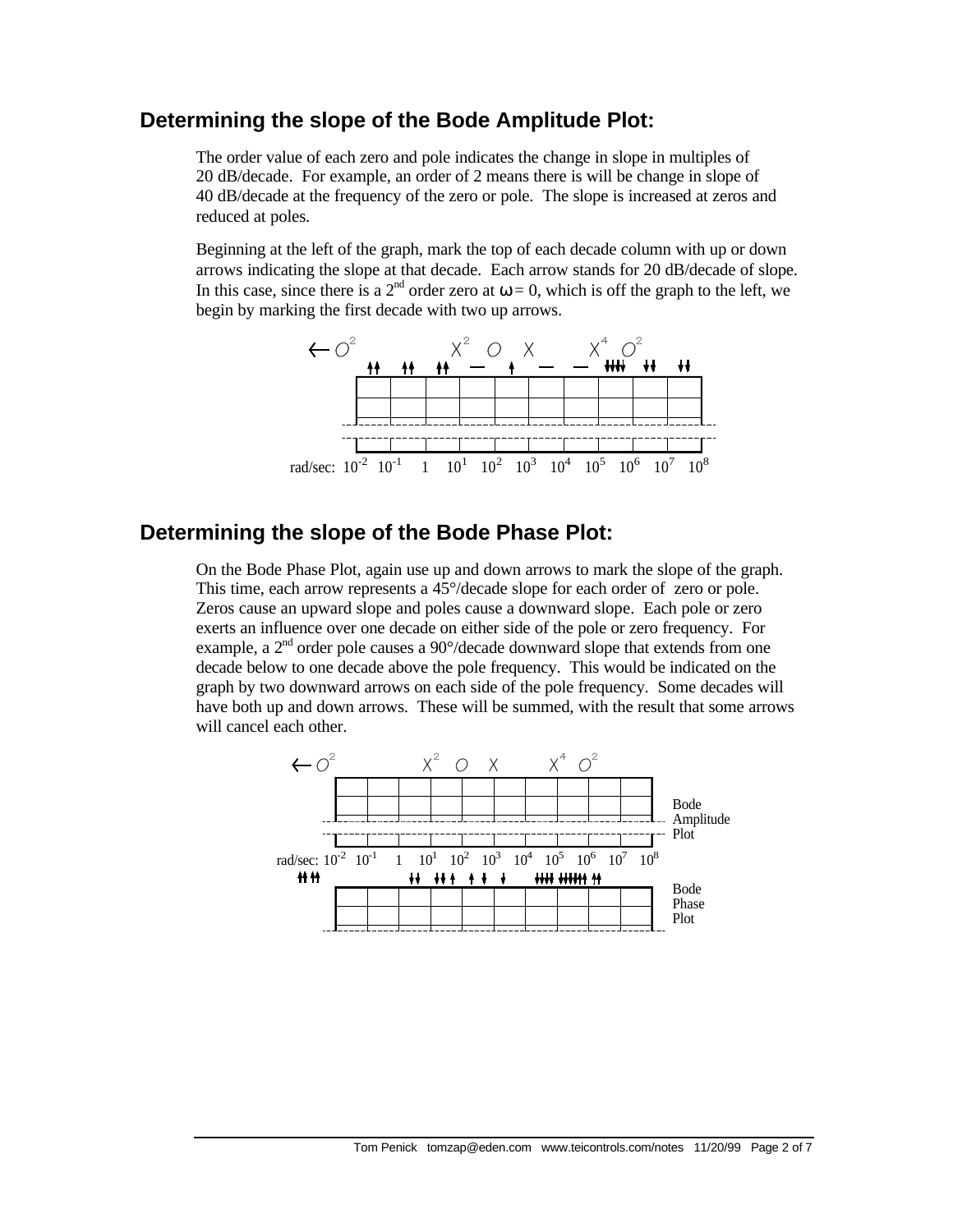## **Determining the phase angles for the Bode Phase Plot:**

Next, we mark the graph with the phase angle at each decade. The four up arrows due to the 2<sup>nd</sup> order zero at  $\omega = 0$  tell us that the plot begins at +180°. The phase angle remains unchanged until we encounter the next two down arrows which cause a –90° shift to +90°. The following decade has two up arrows and one down arrow, resulting in a net -45° phase change, etc.



# **Drawing the Bode Phase Plot:**

We now have all the information we need to label the vertical axis and draw the Bode Phase Plot.

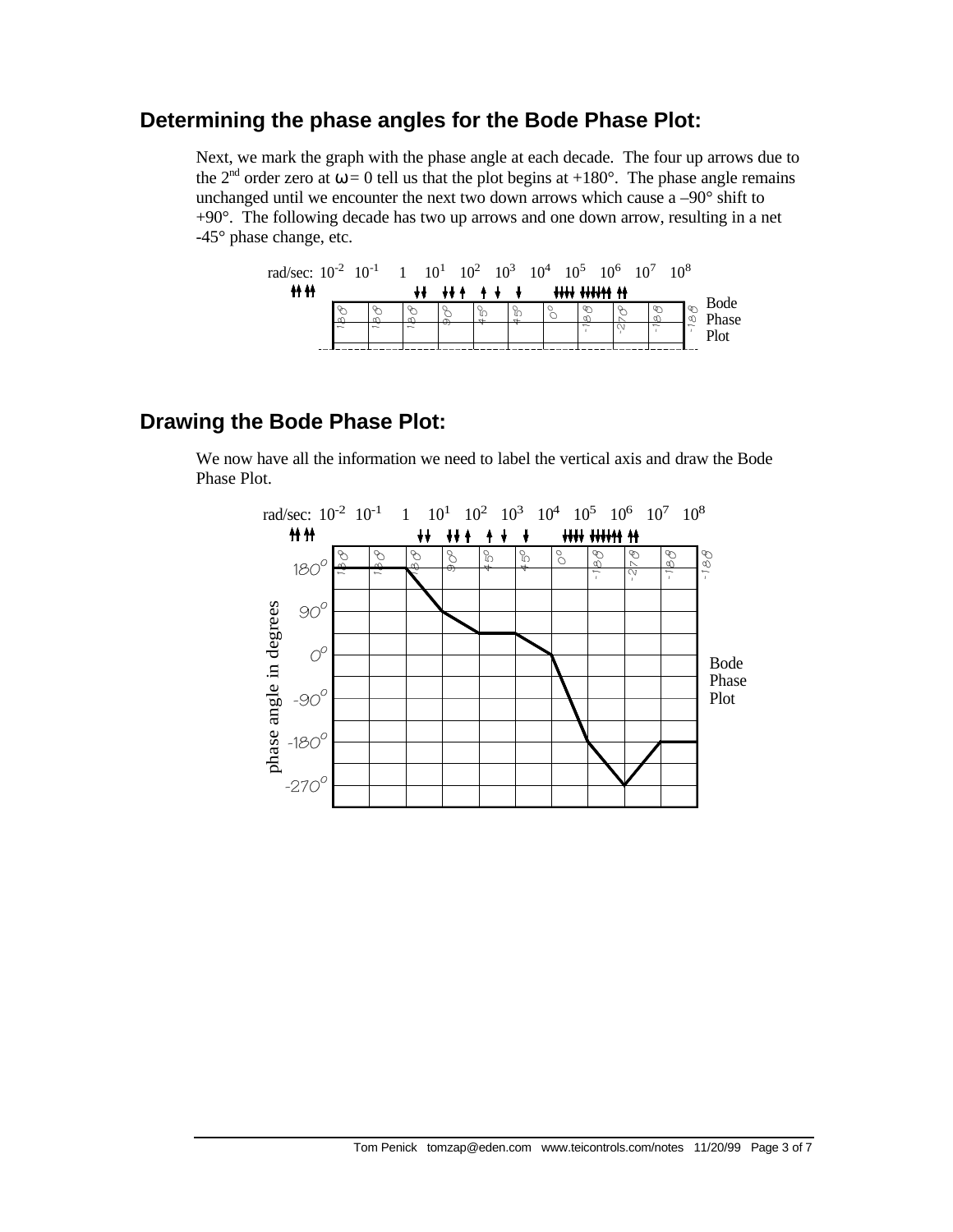#### **Determining the starting point for the Bode Amplitude Plot:**

We have the information we need to draw the Bode Amplitude Plot except for the amplitude value of the starting point. Since our plot begins at  $\omega = 10^{-2}$ , we need the amplitude for  $G(j10^{-2})$ . Since we are only concerned with the amplitude and not the phase, the *j* can be ignored. Plugging in to the transfer function we have:

$$
G(10^{-2}) = \frac{10(10^{-2})^2 \left(1 + \frac{(10^{-2})}{10^2}\right) \left(1 + \frac{(10^{-2})}{10^6}\right)^2}{\left(1 + \frac{(10^{-2})}{10}\right)^2 \left(1 + \frac{(10^{-2})}{10^3}\right) \left(1 + \frac{(10^{-2})}{10^5}\right)^4}
$$

Notice that there is only one term that is not approximately equal to 1. So we have:

$$
G(10^{-2}) \approx 10(10^{-2})^2 = 10^{-3} \text{ V/V}
$$

Now we convert to units of dB:

$$
G_{dB} = 20 \log (G_{V/V}) = 20 \log (10^{-3}) = -60 \text{ dB}
$$

#### **Determining the amplitudes for the Bode Amplitude Plot:**

Label the –60 dB starting point at  $\omega = 10^{-2}$ . For the two up arrows in the first decade, add 40 dB and label the -20 dB result at  $\omega = 10^{-1}$ . Continue across the plot, adding 20 dB for each up arrow and subtracting 20 dB for each down arrow.

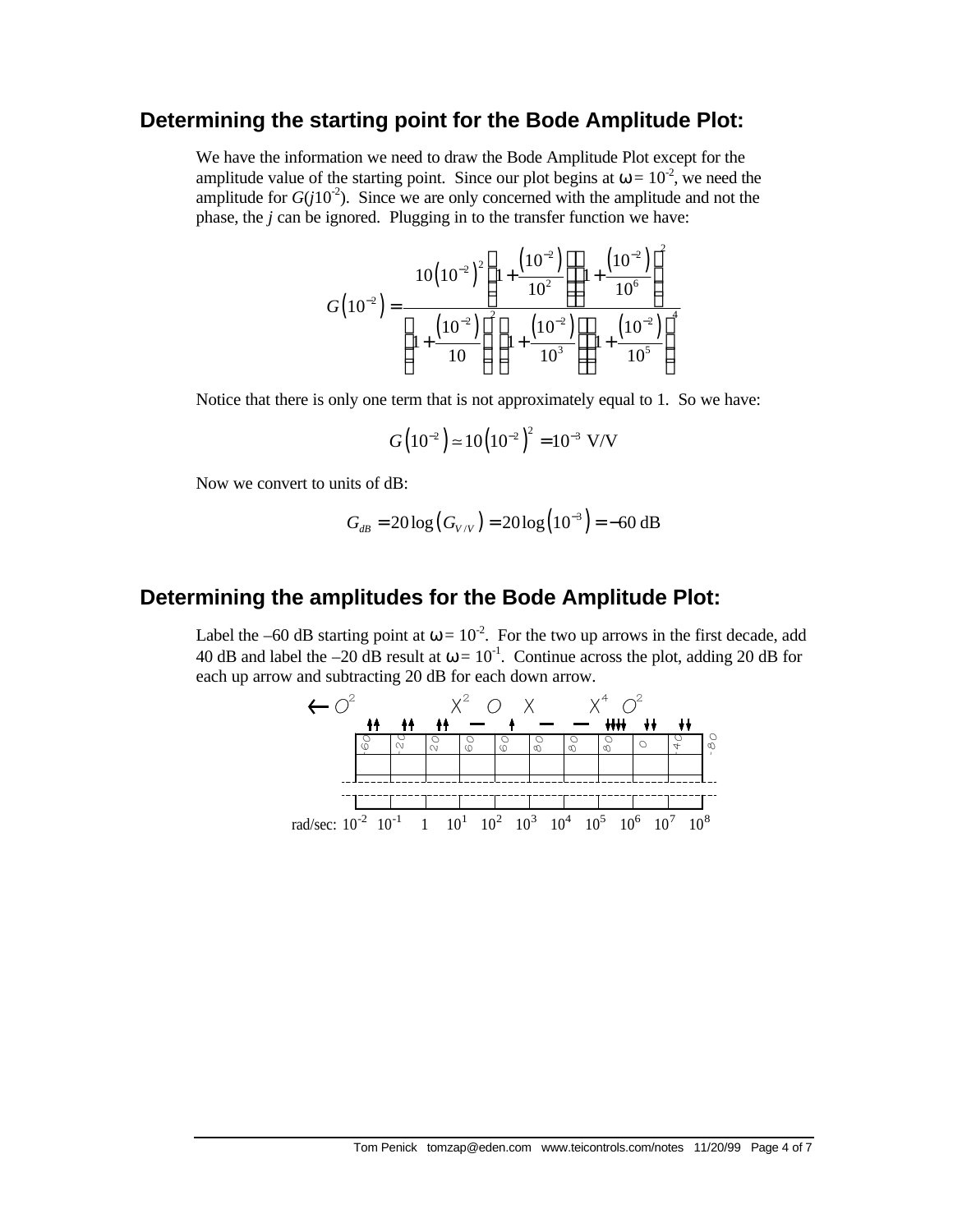## **Drawing the Bode Amplitude Plot:**

We now have all the information we need to label the vertical axis and draw the Bode Phase Plot.



# **The Results:**

The resulting Bode Amplitude and Phase Plots are approximations. The actual plots (see next page) would feature curved transitions at the *frequency corners* rather than the abrupt changes in slope seen in these plots.

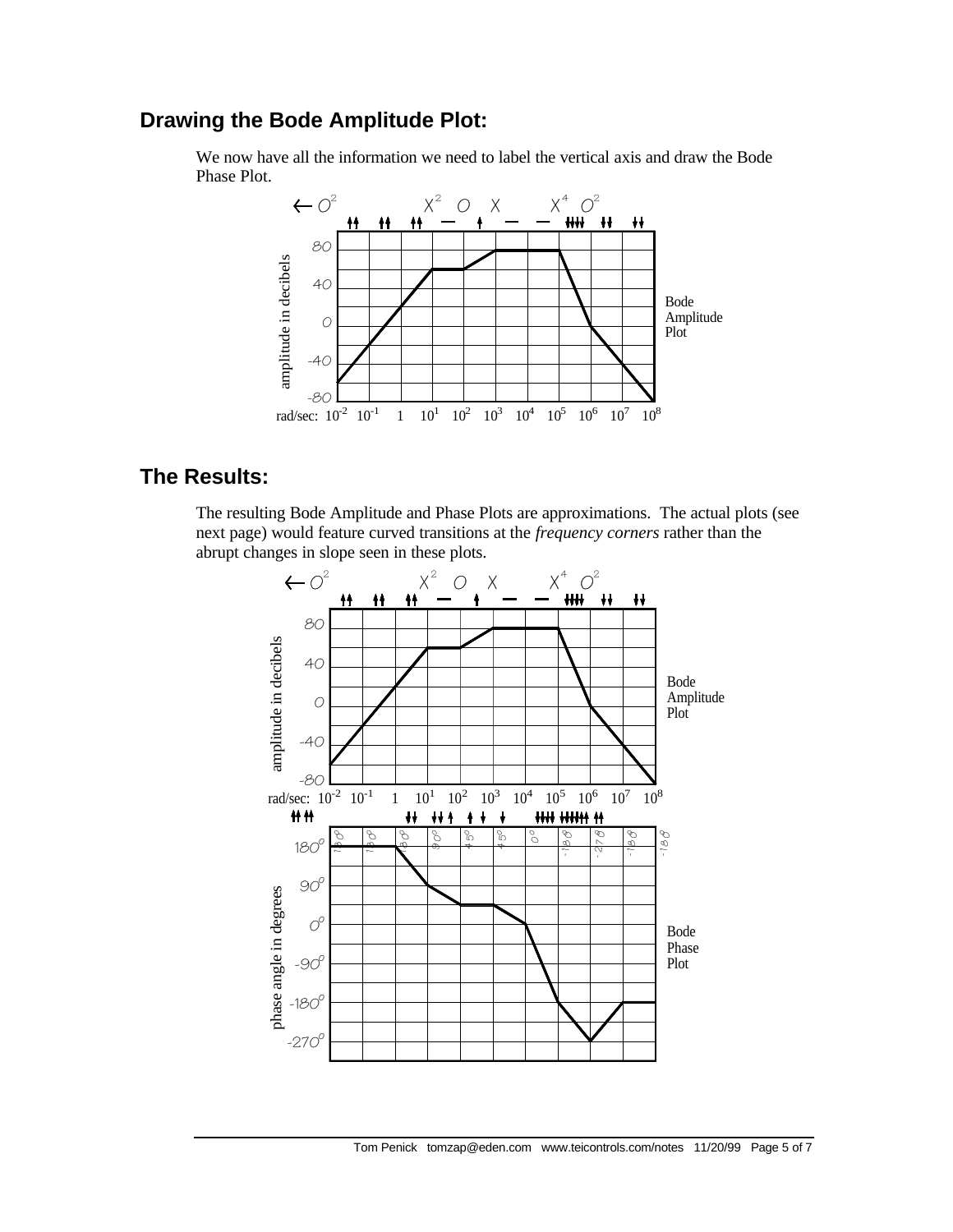# **The Bode Plots done in Matlab:**

This is the same function plotted in Matlab. The abrupt vertical shift in the Phase Plot is an error due to the function passing the  $-180^\circ$  mark.



Tom Penick tomzap@eden.com www.teicontrols.com/notes 11/20/99 Page 6 of 7